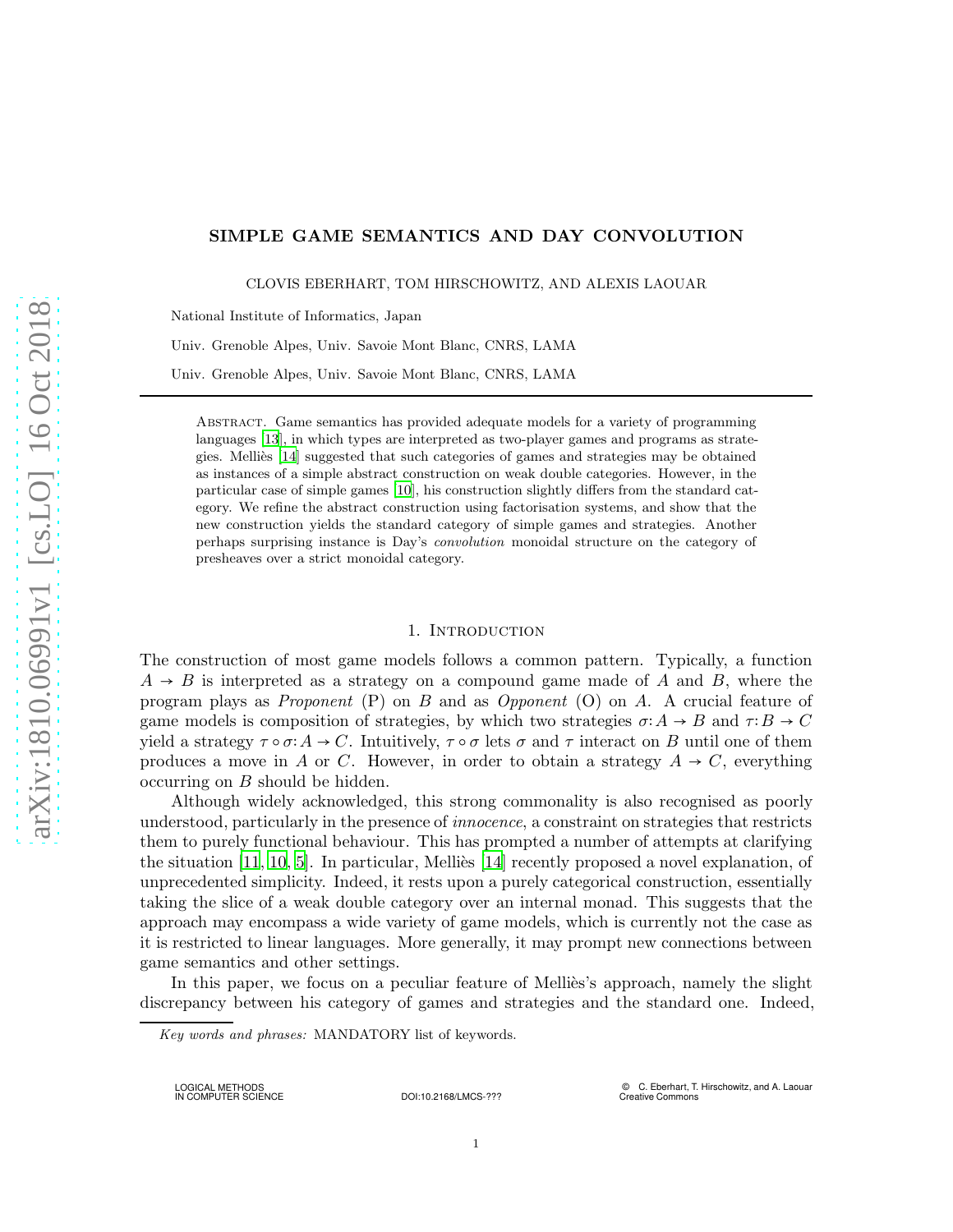while standard strategies only play one move at a time, Melliès's may play several moves simultaneously. This raises the question of whether the standard setting may be recovered by refining his approach. We answer this question positively by enriching the setting with a factorisation system [\[2](#page-11-3)]: using a double categorical variant of the so-called comprehensive factorisation system [\[15\]](#page-11-4), we obtain the standard setting as an instance.

As a bonus, one of the connections alluded to above is established. Namely, we show that the Day convolution product [\[3\]](#page-11-5) arises as an instance of our refined framework, though only in the restricted case of *strict* monoidal categories. The convolution product, which arose in algebraic topology, extends the monoidal structure of a given category C to the category  $\widehat{C}$  of *presheaves* on C, i.e., contravariant functors  $C^{op} \rightarrow$  Set. This makes formal the similarity, noted in [\[4](#page-11-6), Section 6.5], between convolution and composition of strategies, by showing that both are instances of the same construction.

**Related work.** Beyond Mellies's obviously related work and [\[11](#page-11-2)], Garner and Shulman [\[7](#page-11-7)] prove results related to Theorems [2.7](#page-5-0) and [3.8.](#page-8-0) The common ground for comparison is the restriction of our Theorem [2.7](#page-5-0) to weak double categories with trivial vertical category, i.e., monoidal categories. Their Theorem 14.2 is a generalisation in another direction, namely that of monoidal bicategories, and their Theorem 14.5 could in particular accomodate various sorts of bicategorical factorisation systems. What is needed for dealing with Day convolution in full generality (as mentioned in Section [4\)](#page-10-0) is a common generalisation of their Theorem 14.5 and our Theorem [3.8.](#page-8-0)

Plan. In Section [2,](#page-1-0) after briefly reviewing double categories [\[6](#page-11-8)], a 2-dimensional generalisation of categories, we recall the cornerstone of Melliès's variant of simple games, the double category  $\pm$ . We then explain how Mellies's bicategory of simple games may be obtained by a double categorical generalisation of the slice construction. In Section [3,](#page-6-0) we then refine this construction. We introduce double factorisation systems and show that restricting a slice weak double category to members of the right class of a double factorisation system again yields a weak double category. Finally, we observe that this construction has both standard simple games and Day convolution as instances. We conclude and give some persective on future work in Section [4.](#page-10-0)

## 2. MELLIÈS'S SIMPLE GAMES

<span id="page-1-0"></span>The cornerstone of Mellies's account of simple games is a double category  $\pm$  (called the clock) which embodies the essence of scheduling. So let us briefly recall what a double category is, and then describe  $\pm$ .

2.1. Recap on double categories. A double category C essentially consists of two categories  $\mathcal{C}_h$  and  $\mathcal{C}_v$  sharing the same object set, together with a set of cells

$$
\begin{array}{ccc}\nA & \xrightarrow{f} & B \\
u & \downarrow & \downarrow v \\
C & \xrightarrow{g} & D\n\end{array}
$$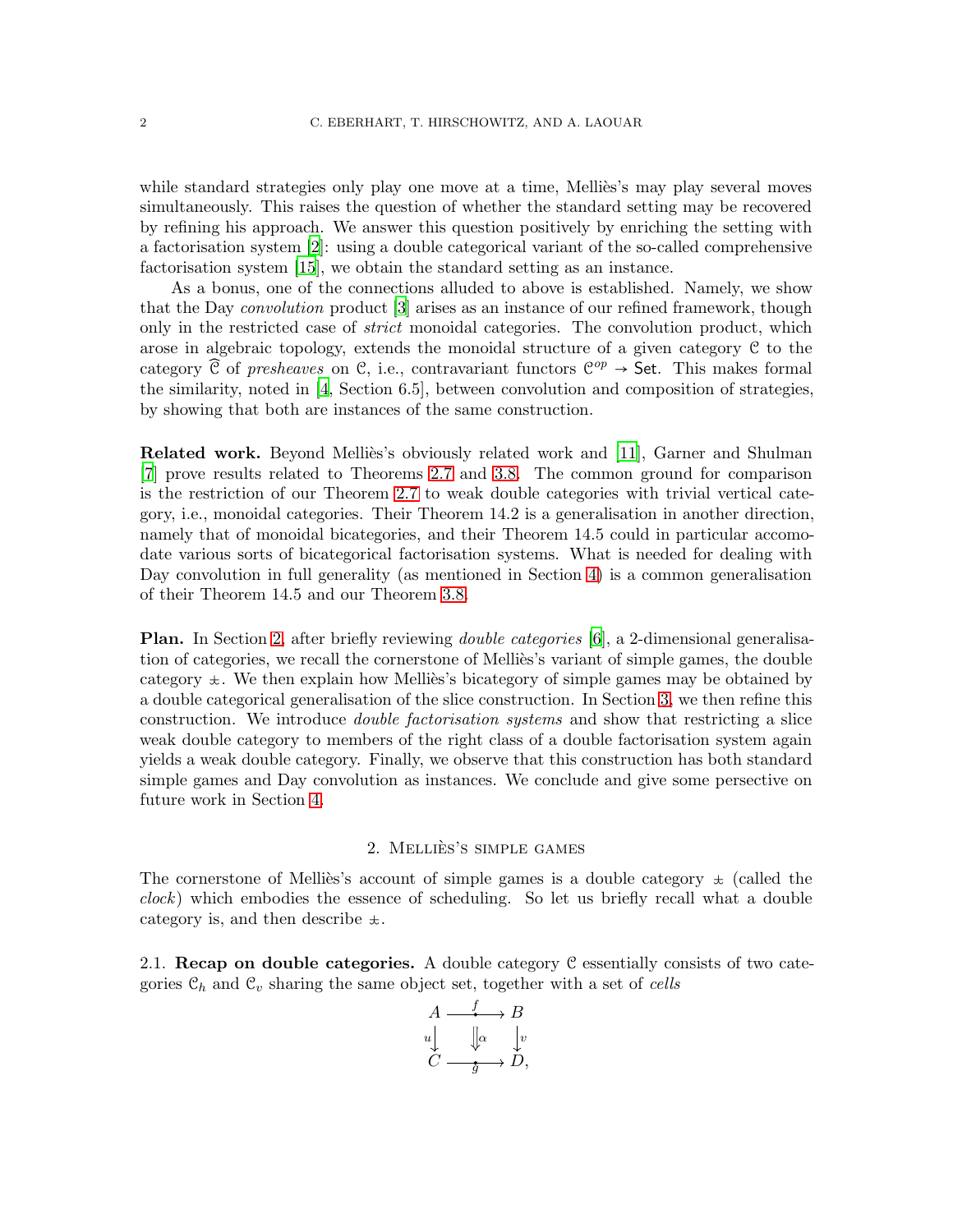where  $A, B, C$ , and D are objects, f and g are morphisms in  $\mathcal{C}_h$ , and u and v are morphisms in  $\mathcal{C}_v$ . In order to distinghish notationally between horizontal and vertical morphisms, we mark horizontal ones with a bullet. Cells are furthermore equipped with composition and identities in both directions. E.g., to any given cells with compatible vertical border as below left is assigned a composite cell as below right

<span id="page-2-1"></span>
$$
A \xrightarrow{S} B \xrightarrow{S'} E \qquad A \xrightarrow{S'\bullet S} E
$$
  
\n
$$
p \downarrow \qquad \downarrow \alpha \qquad \downarrow q \qquad \downarrow \beta \qquad \downarrow r \qquad p \downarrow \qquad \downarrow \beta \bullet \alpha \qquad \downarrow r
$$
  
\n
$$
C \xrightarrow{\tau} D \xrightarrow{\tau} T' \qquad F \qquad C \xrightarrow{\tau \bullet T \bullet F} F,
$$
\n(2.1)

Similarly, we have horizontal identities

$$
\begin{array}{ccc}\nA & \xrightarrow{id_{\mathbf{A}}^{*}} & A \\
p & \downarrow id_{p}^{*} & p \\
B & \xrightarrow{id_{B}^{*}} & B\n\end{array}
$$

Both notions of composition are required to be associative and the corresponding identities unital. Finally, the *interchange law* requires the two different ways of parsing any compatible pasting



to agree, i.e.,

$$
(\delta \circ \gamma) \bullet (\beta \circ \alpha) = (\delta \bullet \beta) \circ (\gamma \bullet \alpha).
$$

There is an alternative point of view on double categories which will be crucial to us. The previous presentation has emphasised  $\mathcal{C}_v$  and  $\mathcal{C}_h$ , and added the set of cells. But we could also put forward  $\mathcal{C}_V$ , the category whose objects are horizontal morphisms, and whose morphisms are cells. Indeed, double categories may be axiomatised based on a pair of functors

<span id="page-2-0"></span>
$$
l, r \colon \mathcal{C}_V \Rightarrow \mathcal{C}_v. \tag{2.2}
$$

What is missing from this is just horizontal composition and identities (for horizontal arrows and cells), which may be postulated by requiring that  $l$  and  $r$  form a *category object* in Cat.

Equivalently, still, we can consider the following structure, which is almost a (large) double category.

## <span id="page-2-2"></span>Definition 2.1. Let Span(Cat) have

- as objects all small categories,
- as vertical morphisms all functors,
- as horizontal morphisms  $A \rightarrow B$  all spans  $A \leftarrow C \rightarrow B$  of functors, and
- as cells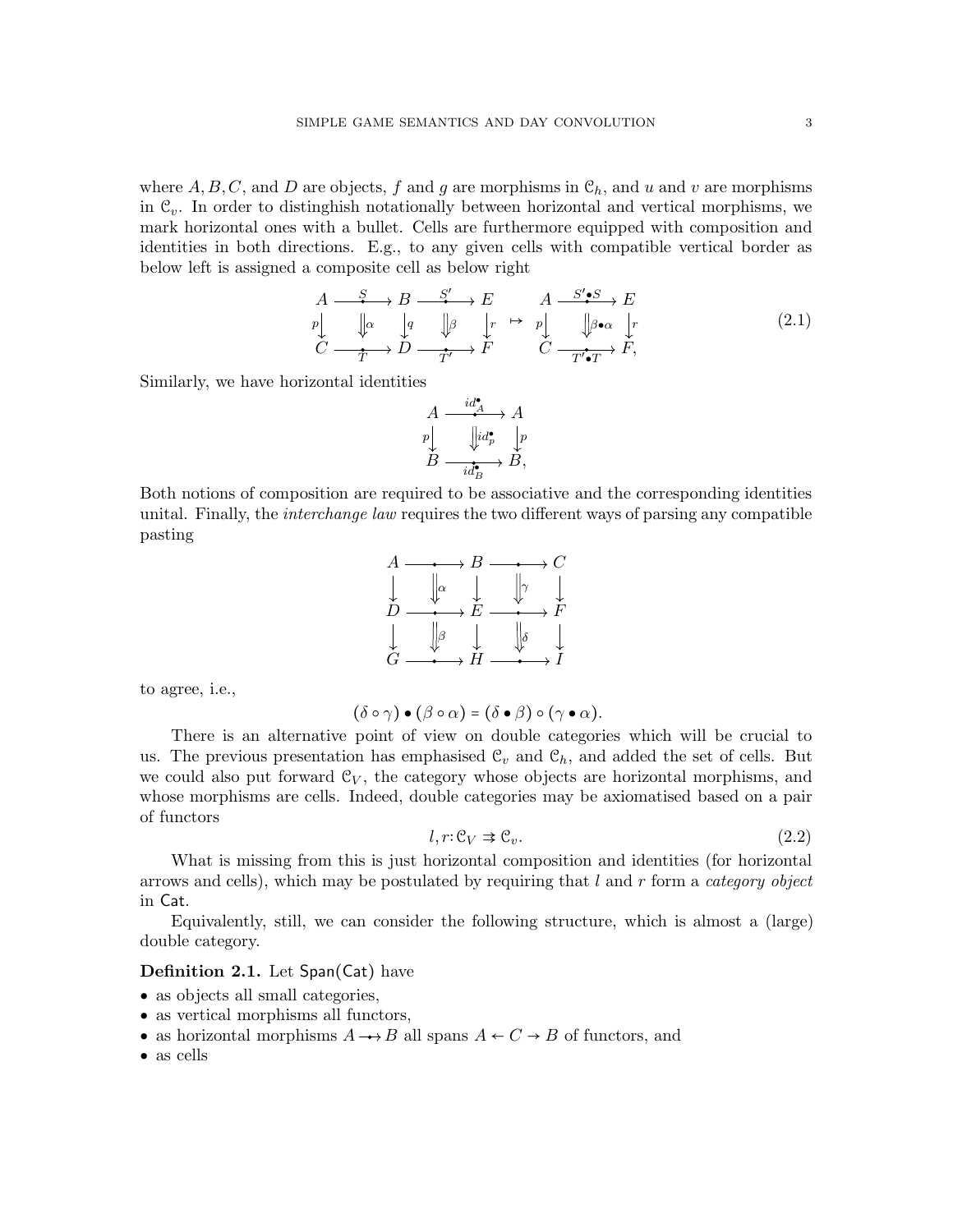

in Cat.

Vertical composition is given by (componentwise) composition of functors, while horizontal composition is given by pullbacks and their universal property.

The structure formed by  $Span(Cat)$  is a *weak double category* [\[8\]](#page-11-9), a weak form of double category where horizontal composition is only associative and unital up to coherent isomorphism, in a suitable sense. In particular, the horizontal arrows and special cells of a weak double category form a bicategory, where special means that the left and right borders are identities. This entails that we may define monads in weak double categories just like one usually does in bicategories, and we have:

### <span id="page-3-0"></span>**Proposition 2.2.** A double category is the same as a monad in Span(Cat).

Indeed, composing a span  $(2.2)$  with itself in Span(Cat) amounts to constructing the category of pairs of compatible horizontal morphisms and cells [\(2.1\)](#page-2-1), so requiring a monad multiplication is requiring horizontal composition.

2.2. The clock. The vertical category of Melliès's  $\pm$  is the free category on the graph

$$
O\bigotimes P.
$$

So its objects are just  $O$  and  $P$ , which stand for *Opponent* and *Proponent*, as in game models, and morphisms just count the number of (alternating) moves between them. One way to denote such morphisms is just as alternating strings of Os and Ps.

The horizontal category  $\pm_h$  is simply the ordinal 2, viewed as a category, except that 0 is here renamed to O and 1 to P, so we have  $O \leq P$ , and there are only three horizontal morphisms:  $OO$ ,  $PP$ , and  $OP$ .

Finally, cells describe the allowed schedulings in an arrow game: they are simply arrows in the free category  $\pm_V$  over the famous state diagram for simple games

$$
OO \bigotimes OP \bigotimes PP.
$$

Again, a way to write such morphisms is by valid sequences in  $\{OO, OP, PP\}$ . Vertical composition of cells is simply composition in  $\pm V$ , i.e., concatenation. The most intuitive way to introduce horizontal composition is to depict basic cells as triangles



General cells are obtained by stacking up such basic triangles.

Example 2.3. To see the connection with standard game models, consider a typical play like below left, whose scheduling is the cell below right in  $\pm$ . Written as a sequence, this morphism is  $(OO, OP, PP, OP, OO)$  — the sequence of involved horizontal morphisms.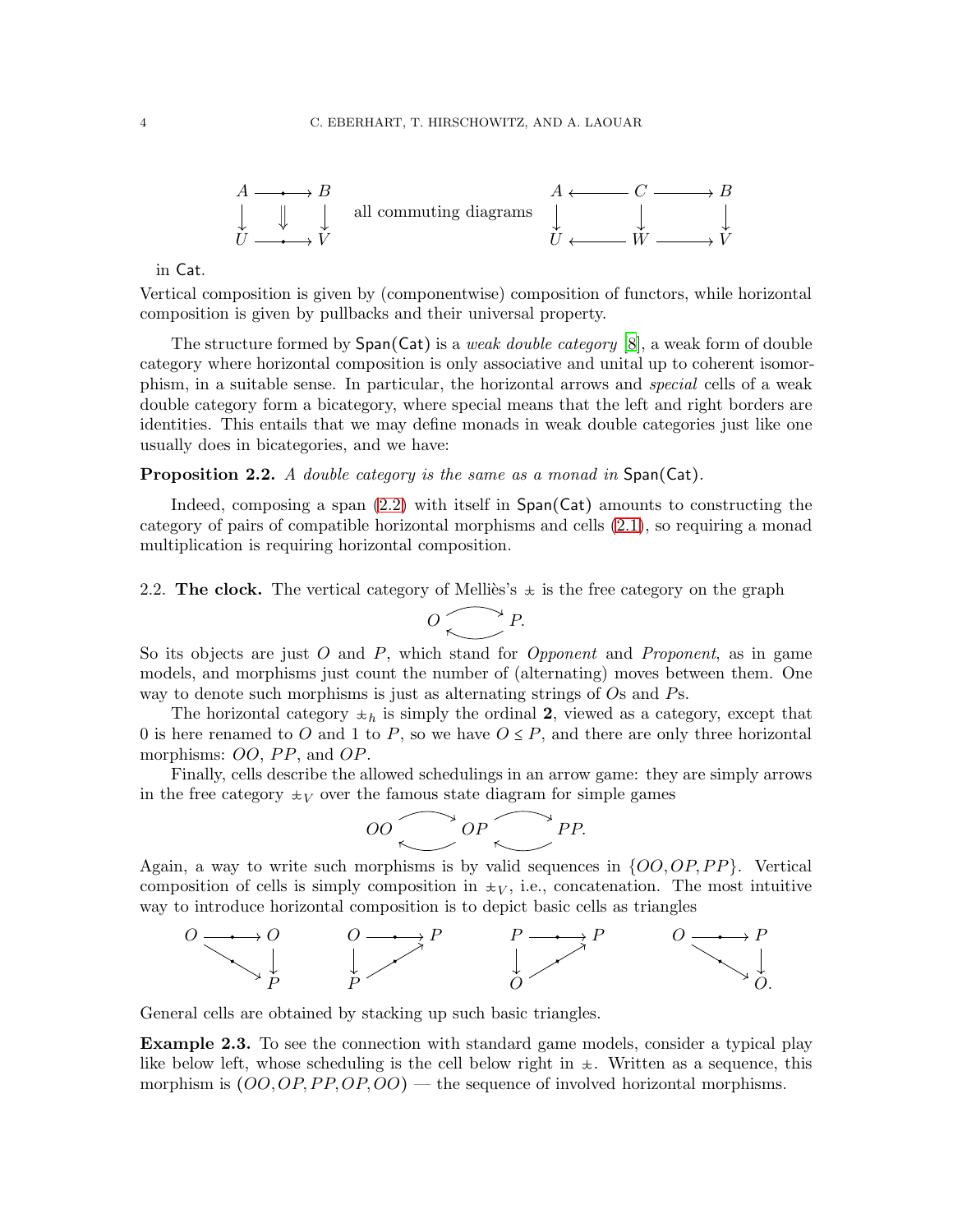

The first  $q$  move corresponds to the top triangle. The non-trivial vertical side of the latter shows that the move in question is played on the right-hand game. The next  $q$  move corresponds to the next triangle downwards, and so on.

Depicting cells as stacks of triangles yields the following inductive definition of horizontal composition:

• If there is an 'outwards' bottom triangle, i.e., the bottom of  $\alpha$  and  $\beta$  look like either of



with  $X \in \{O, P\}$  and  $X^{\perp}$  denoting the other player, then the composite is obtained by composing the rest of  $\alpha$  and  $\beta$ , and appending the obvious triangle  $((OX, OX^{\perp})$ , resp.  $(XP, X^{\perp}P)$ .

• Otherwise, there is a pair of interacting bottom triangles, as in



in which case the composite is simply the composite of the rest of  $\alpha$  and  $\beta$  – which is precisely where game semantical *hiding* is encoded in  $\pm$ .

**Remark 2.4.** Ambiguous configurations as below, where we would not know which triangle to put last in the composite, cannot occur. Indeed, existence of the left-hand triangle forces  $M = P$ , while existence of the right-hand one forces  $M = O$ .



Melliès obtains:

<span id="page-4-0"></span>**Proposition 2.5.** Composition as just defined makes  $\pm$  into a double category.

2.3. Simple games and strategies. This is where Melliès's approach is novel. He simply puts: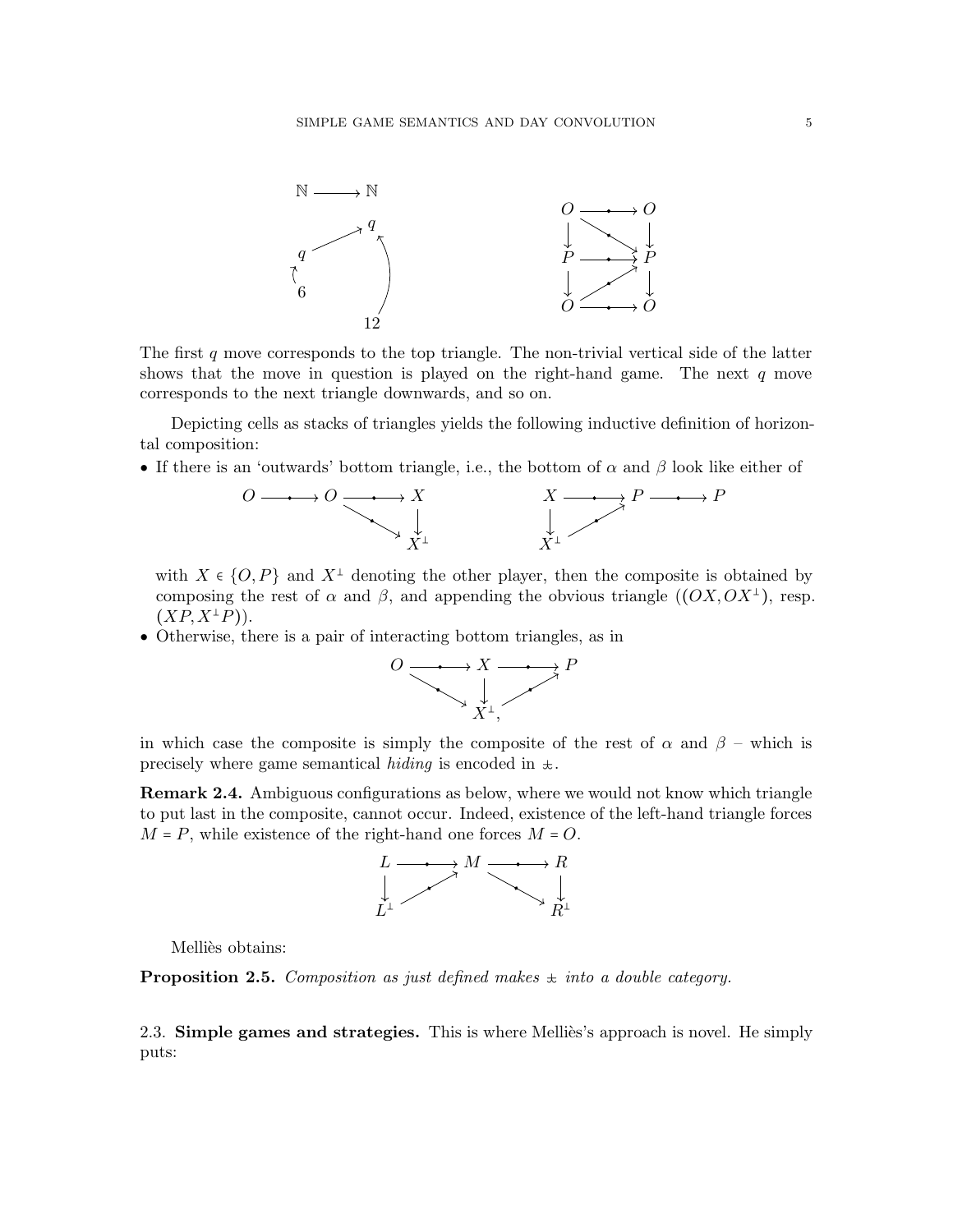**Definition 2.6.** A game is a functor to  $\pm_v$ , and a strategy from  $p: A \to \pm_v$  to  $q: B \to \pm_v$  is a commuting diagram

<span id="page-5-2"></span>

in Cat.

Intuitively, in a game  $p: A \to \pm_v$ , the objects of A are plays, and p indicates which player should play next. Morphisms are sequences of moves, whose number and polarity is again indicated by  $p$ . The notion of strategy may be understood as follows: the limit



may be thought of as a category of plays on the arrow game  $A \rightarrow B$ , and the induced map  $S \to \mathbb{P}_{A,B}$  describes which plays are accepted by the strategy.

Recalling the weak double category Span(Cat) from Definition [2.1,](#page-2-2) we observe that a game is a morphism to  $\pm_v$  in Span(Cat)<sub>v</sub>, while a strategy  $A \rightarrow B$  is merely a cell

$$
\begin{array}{ccc} A & \xrightarrow{\quad S \quad} & B \\ p \Big\downarrow & & \Big\downarrow & \\ \pm_v & \xrightarrow{\quad \ \ \, \bullet \quad} & \pm_v. \end{array}
$$

This provides a simple way of composing strategies, using the monad structure of  $\pm$  (given by Propositions [2.2](#page-3-0) and [2.5\)](#page-4-0): the composite of  $S: A \rightarrow B$  and  $T: B \rightarrow C$  is simply the pasting

<span id="page-5-1"></span>
$$
A \xrightarrow{\quad S \quad} B \xrightarrow{\quad T \quad} C
$$
  
\n
$$
p \downarrow \qquad \qquad \downarrow q \qquad \qquad \downarrow r
$$
  
\n
$$
\pm_v \xrightarrow{\quad \pm_V \quad} \pm_v \xrightarrow{\quad \pm_V \quad} \pm_v
$$
  
\n
$$
\qquad \qquad \downarrow \mu \qquad \pm_V \qquad \qquad \pm_v \qquad \qquad \pm_v
$$
  
\n
$$
\pm_v \qquad \qquad \downarrow \mu \qquad \pm_V \qquad \pm_v \qquad \qquad \pm_v
$$
  
\n(2.4)

where  $\mu$  denotes the monad multiplication for  $\pm$ , i.e., horizontal composition of cells.

Strategies are thus equipped with weak double category structure (although Melliès only considers the underlying bicategory) by applying the following general result to the monad  $\pm$  in Span(Cat):

<span id="page-5-0"></span>**Theorem 2.7.** Given any monad  $M_V: M_v \longrightarrow M_v$  in a weak double category C, there is a slice weak double category  $\mathcal{C}/M$  whose

- vertical category is  $(\mathcal{C}/M)_v = \mathcal{C}_v/M_v$ ;
- vertical category of cells is  $(\mathcal{C}/M)_V = \mathcal{C}_V / M_V$ ;
- horizontal composition of cells is given by pasting with monad multiplication, as in  $(2.4)$ ; and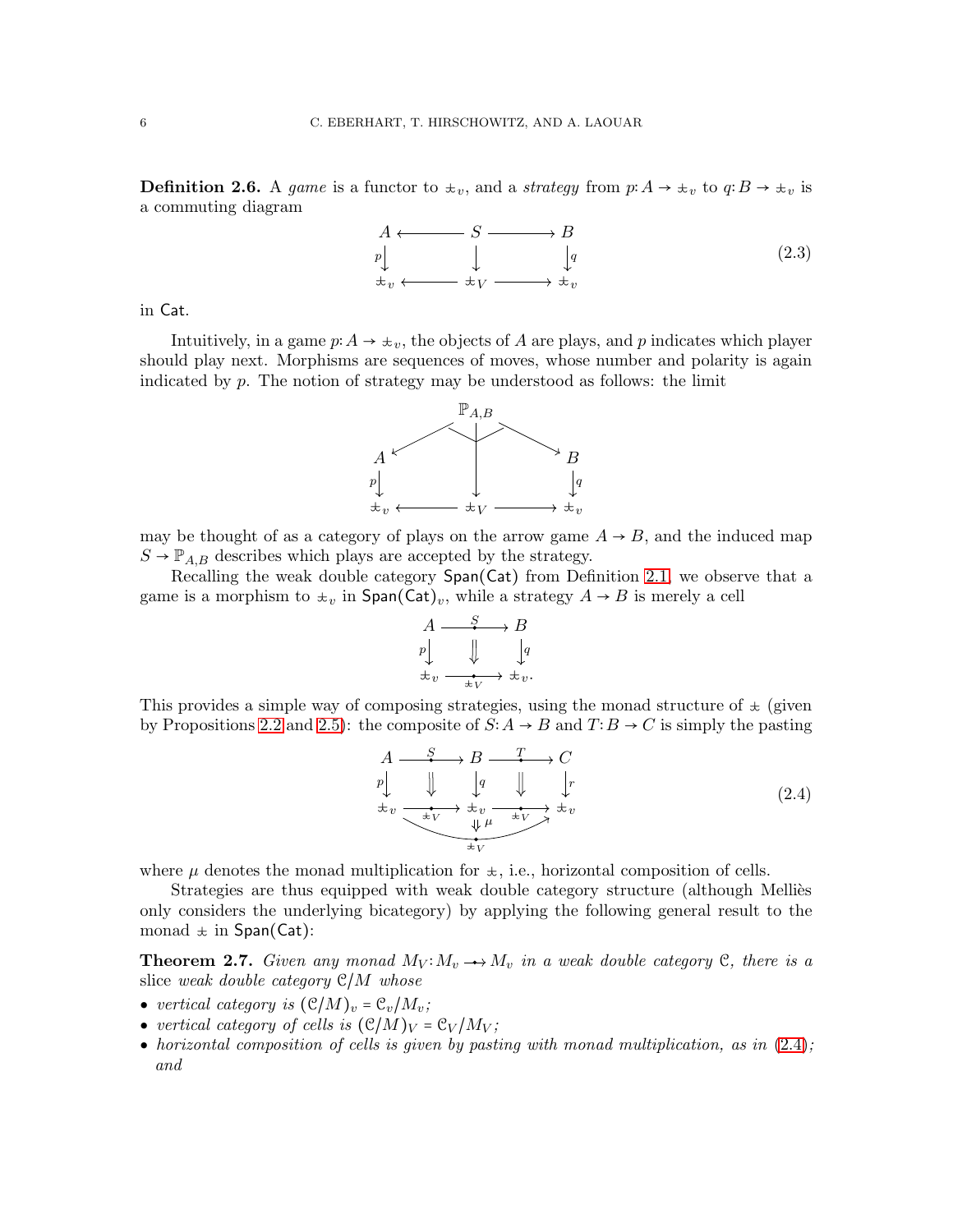• horizontal identity on  $p: A \to M_v$  is the pasting

<span id="page-6-1"></span>

**Proposition 2.8.** Mellies's bicategory of simple games is the underlying bicategory of  $Span(Cat)/\pm$ .

A weak double category with trivial vertical category is nothing but a monoidal category. In that case, the theorem reduces to the following well-known result used, e.g., by Weber [\[17\]](#page-11-10):

<span id="page-6-0"></span>Corollary 2.9. The slice of a monoidal category over a monoid is again monoidal.

# 3. Recovering simple games

3.1. Restricting to discrete fibrations. The present work was prompted by Mellies's observation that  $Span(Cat)/\pm$  is not quite equivalent to the standard category of simple games and strategies. Indeed, one might have expected that, restricting to strategies whose underlying functor  $S \to \mathbb{P}_{A,B}$  is an inclusion, we would obtain an equivalent category. But this is not the case: Mellies's games and strategies are intrinsically more general. This is even emphasised as a feature, as it has the advantage of smoothing things up in the context of asynchronous games, where a different clock is used. In our sequential setting, the extra generality is twofold. First, the considered games may have no time origin — concretely there is no empty play.

**Example 3.1.** A symptom is that the categories A may not be well founded, i.e., they may contain infinite chains  $\ldots \rightarrow a_n \rightarrow \ldots \rightarrow a_0$ .

The second source of extra generality is that games may feature 'compound moves', i.e., indecomposable morphisms whose image in  $\pm_v$  has length > 1.

**Example 3.2.** Take for  $A$ , e.g., the ordinal 1 viewed as a category, and map its unique morphism to OPOP in  $\pm_v$ .

This thus raises the question: can standard simple games be recovered by refining the abstract Theorem [2.7?](#page-5-0)

The first step towards this is to characterise the games  $A \rightarrow \pm_v$  that correspond to standard simple games. This is easy: by definition, standard simple games are trees, which may be defined as presheaves over the ordinal  $\omega$ . But presheaves are equivalent to discrete fibrations, hence the idea of restricting  $(\text{Span}(Cat)/\star)_v$  to discrete fibrations. However, this does not quite work, as  $\pm_v$  lacks a 'time origin': presheaves on  $\pm_v$  describe games in which there is no first move — all moves have predecessors. But if we slice  $\pm_v$  under O, then we get it right, as we have  $O/\psi \approx \omega$ . Similarly,  $OO/\psi$  describes scheduling in the arrow category starting from OO.

Funnily enough,  $OO:O \rightarrow O$ , viewed as a horizontal endomorphism in  $\pm$ , is a comonad (the identity comonad on  $O$ ), hence we may apply Theorem [2.7](#page-5-0) to obtain: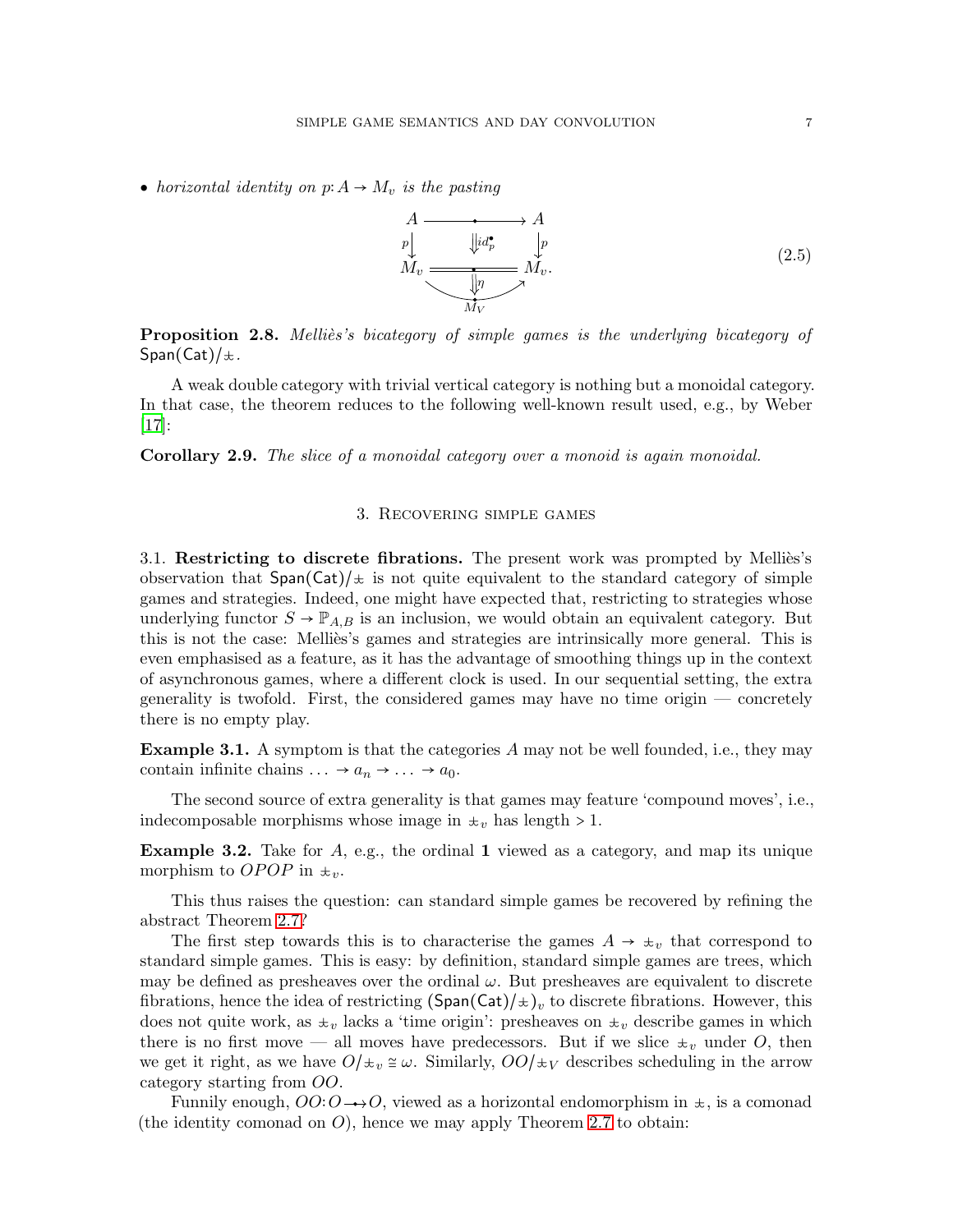Corollary 3.3. The slice  $\mathbb{H}$  :=  $OO/\pm$  forms a double category.

Remark 3.4. We need in fact a variant of Theorem [2.7](#page-5-0) for strict double categories.

Taking  $\mathbb H$  (standing for *horloge*, french for clock) as a replacement for  $\pm$ , we get the desired property that discrete fibrations over  $\mathbb{H}_v$  are equivalent to  $\widehat{\omega}$ .

In a similar vein, in recent work on game semantics [\[12](#page-11-11), [16](#page-11-12), 5], a concurrent notion of strategy was defined as presheaves on plays. It thus would seem natural to also restrict strategies [\(2.3\)](#page-5-2) to ensure that the induced functor  $S \to \mathbb{P}_{A,B}$  is a discrete fibration. This may be enforced directly:

Lemma 3.5. Given a commuting diagram of functors



where p and q are discrete fibrations, letting  $P$  denote the limit of the subdiagram

 $A \rightarrow X \leftarrow T \rightarrow Y \leftarrow B$ ,

the induced functor  $S \to P$  is a discrete fibration iff the middle functor  $m: S \to T$  is.

Proof. Discrete fibrations are the right class of a (strong) factorisation system (see Lemma [3.7](#page-8-1) below), hence are stable under composition and pullback, and furthermore enjoy left cancellation: if  $g \circ f$  and  $g$  are discrete fibrations, then so is  $f$ .

Now, the limit  $P$  may be computed by taking pullbacks of  $p$  and  $q$ , respectively along l and r, and then taking the pullback of the obtained cospan. Thus, if p and q are discrete fibrations, then by stability under pullback and composition, so is the projection functor  $P \rightarrow T$ .

Thus, if the induced functor  $S \rightarrow P$  is a discrete fibration, then so is the middle functor  $S \rightarrow T$  by stability under composition.

Conversely, if the middle functor  $S \to T$  is a discrete fibration, then so is the induced functor  $S \to P$  by left cancellation.  $\Box$ 

3.2. Simple games. We thus hope to recover standard simple games by slicing  $\pm$  under OO, and restricting the slice construction to discrete fibrations (for vertical morphisms and cells). This may be carried over to the abstract setting using the observation, recalled in the above proof, that discrete fibrations are the right class of a factorisation system.

<span id="page-7-1"></span>**Definition 3.6.** A *double factorisation system* on a weak double category  $C$  consists of factorisation systems  $(\mathcal{L}_v, \mathcal{R}_v)$  and  $(\mathcal{L}_V, \mathcal{R}_V)$  on  $\mathcal{C}_v$  and  $\mathcal{C}_V$ , respectively, such that

- <span id="page-7-2"></span><span id="page-7-0"></span>(A)  $\mathcal{L}_V$  is preserved under horizontal composition and contains horizontal identities, and
- (B) all cells  $\alpha$  as below left with  $\ell, \ell' \in \mathcal{L}_v$  and  $r, r' \in \mathcal{R}_v$  factor as below right, with  $\lambda \in \mathcal{L}_V$ and  $\rho \in \mathcal{R}_V$ .

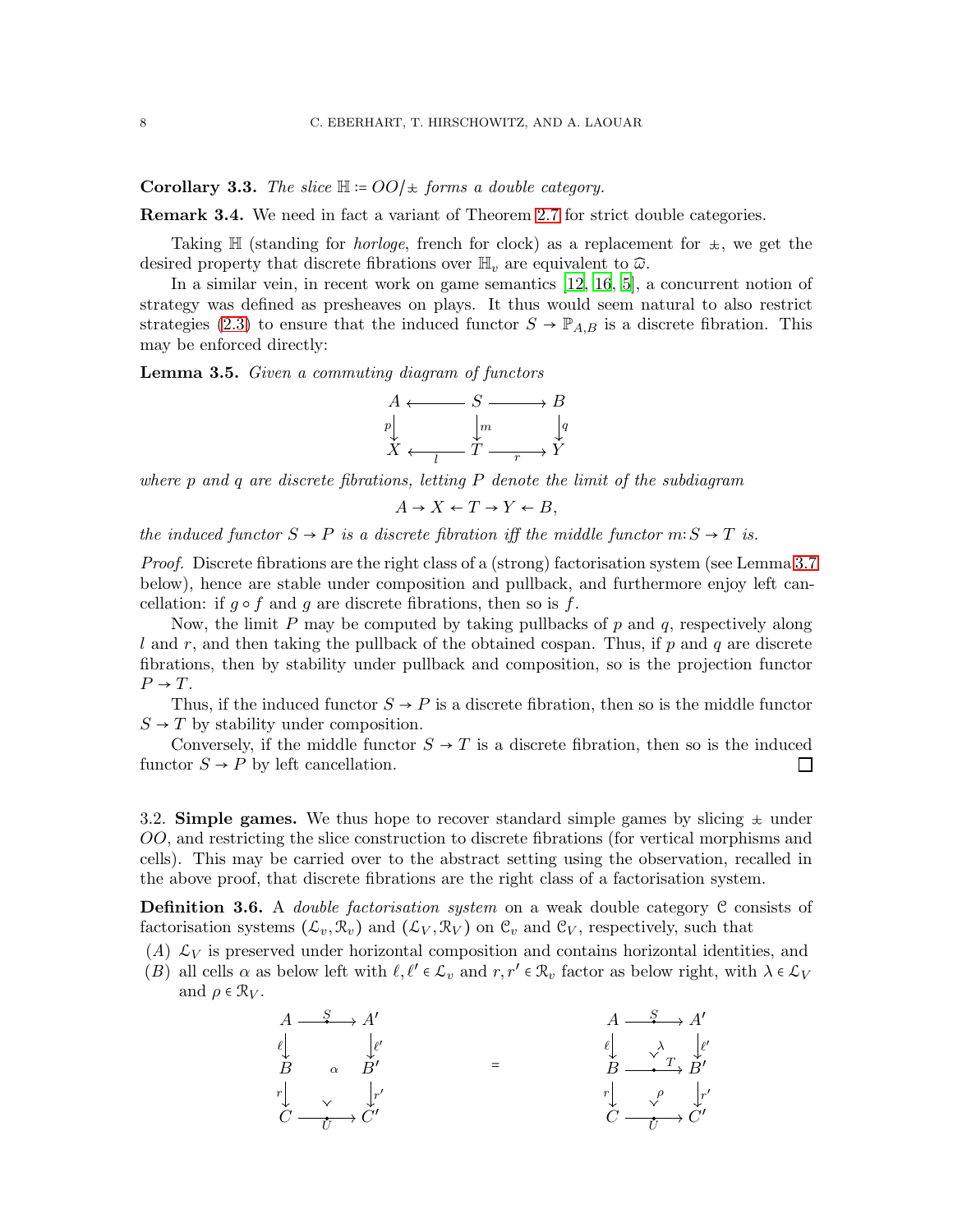<span id="page-8-1"></span>Lemma 3.7. Discrete fibrations and componentwise discrete fibrations are the right classes of factorisation systems which together form a double factorisation system for  $Span(Cat)$ .

Proof. It is well-known that discrete fibrations may be defined by unique lifting w.r.t. the injection  $1 \rightarrow 2$  mapping 0 to 1. The only non-obvious point is then that componentwise discrete fibrations are stable under horizontal composition, which follows from the general fact that the right class of any factorisation system is stable under pullback in the arrow category.  $\Box$ 

This leads us to the following generalisation of Theorem [2.7:](#page-5-0)

<span id="page-8-0"></span>**Theorem 3.8.** Given any monad  $M_V: M_v \rightarrow M_v$  in a weak double category  $C$  with double factorisation system  $((\mathcal{L}_v, \mathcal{R}_v), (\mathcal{L}_V, \mathcal{R}_V))$ , there is a slice weak double category  $\mathcal{C}/_{\mathcal{R}}M$  whose

- vertical category  $(\mathcal{C}/_{\mathcal{R}}M)_{v}$  is  $\mathcal{C}_{v}/_{\mathcal{R}_{v}}M_{v}$ , the full subcategory of  $\mathcal{C}_{v}/M_{v}$  on maps in  $\mathcal{R}_{v}$ ;
- vertical category of cells is  $(\mathcal{C}/_{\mathcal{R}}M)_V = \mathcal{C}_V /_{\mathcal{R}_V} M_V$ ;
- horizontal composition of cells is given by factoring the pasting [\(2.4\)](#page-5-1) as  $\rho \circ \lambda$  and returning  $\rho$ ;
- and whose horizontal identity on any  $p: A \to M_v$  is given by factoring [\(2.5\)](#page-6-1) as  $\rho \circ \lambda$  and returning ρ.

Remark 3.9. The fact that identities and horizontal composites have the right perimeter follows from Condition  $(B)$  $(B)$  $(B)$  in Definition [3.6.](#page-7-1)

**Remark 3.10.** When the monad multiplication is in  $\mathcal{R}_V$ , and  $\mathcal{R}_V$  is stable under horizontal composition and contains horizontal identities, then so are  $(2.4)$  and  $(2.5)$ , hence  $\mathcal{C}/_{\mathcal{R}}M$  is a sub weak double category of  $\mathcal{C}/M$ .

In the general case, we may picture composition in  $(\mathcal{C}/_{\mathcal{R}}M)_h$  as follows:



*Proof of Theorem [3.8.](#page-8-0)* By coherence for weak double categories [\[9](#page-11-13), Theorem 7.5], and assuming a higher universe in which  $C$  is small, we may assume that  $C$  is in fact a (strict) double category.

Composition of cells in  $\mathcal{C}/\mathbb{R}M$  is just as in  $\mathcal{C}$ , so the only non-trivial point to check is weak associativity and unitality of horizontal composition (of morphisms). For weak associativity, we observe that both cells



are equal. Now, denoting composition in  $(\mathcal{C}/_{\mathcal{R}}M)_h$  by  $\tilde{\bullet}$ ,  $\gamma\tilde{\bullet}(\beta\tilde{\bullet}\alpha)$  and  $(\gamma\tilde{\bullet}\beta)\tilde{\bullet}\alpha$  are obtained by factoring them as follows. For the former, we factor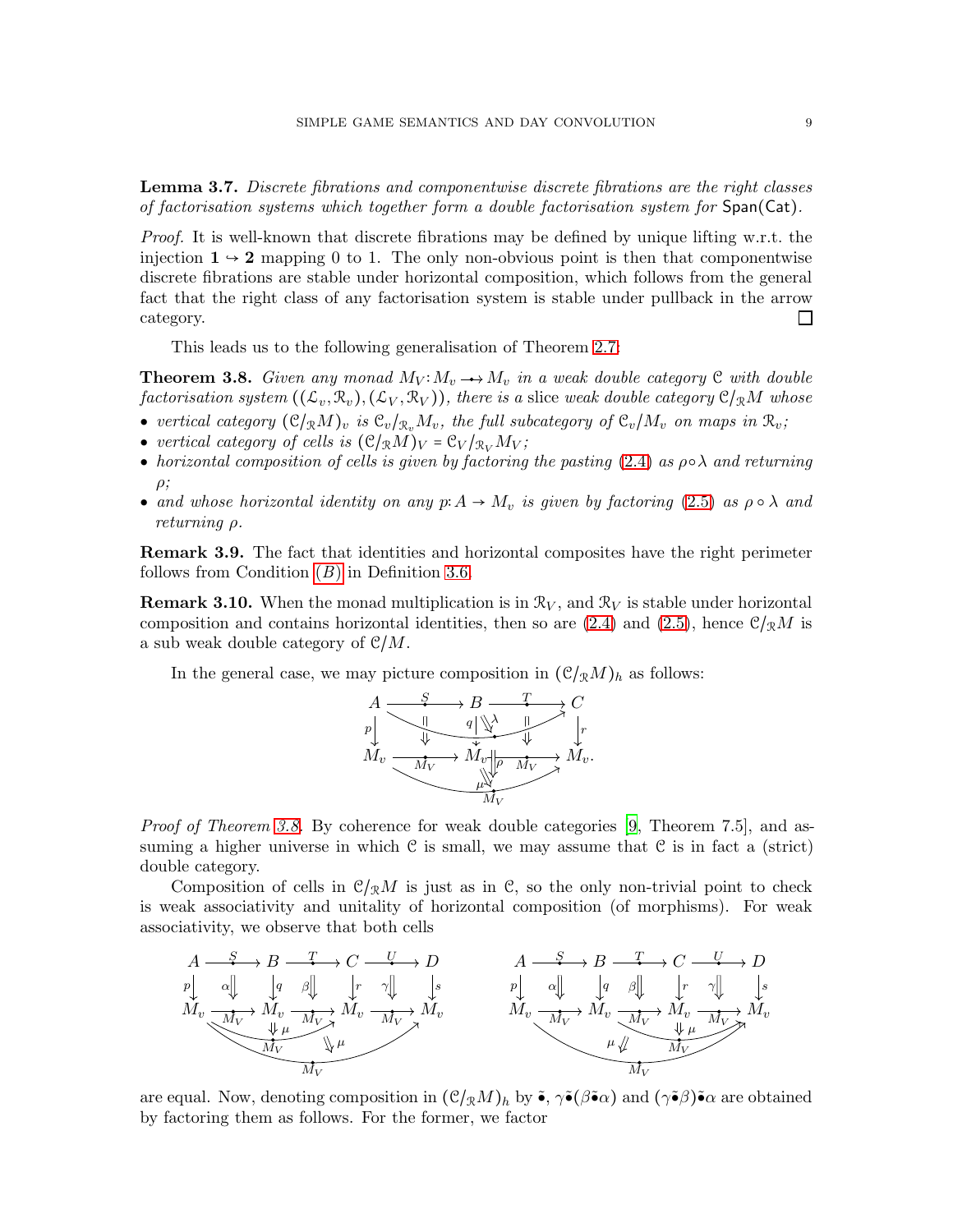$$
T \bullet S \xrightarrow{\beta \bullet \alpha} M_V \bullet M_V \xrightarrow{\mu} M_V \qquad \text{as} \qquad T \bullet S \xrightarrow{\lambda_{\beta,\alpha}} K_{\beta,\alpha} \xrightarrow{\rho_{\beta,\alpha}} M_V,
$$

in which, by Condition  $(B)$  $(B)$  $(B)$ ,  $\lambda_{\beta,\alpha}$  has identity left and right borders, i.e., is special. We then factor

$$
U \bullet K_{\beta,\alpha} \xrightarrow{\gamma \bullet \rho_{\beta,\alpha}} M_V \bullet M_V \xrightarrow{\mu} M_V \qquad \text{as} \qquad U \bullet K_{\beta,\alpha} \xrightarrow{\lambda_{\gamma,(\beta,\alpha)}} K_{\gamma,(\beta,\alpha)} \xrightarrow{\rho_{\gamma,(\beta,\alpha)}} M_V.
$$

The other composite may be computed symmetrically, so that we obtain factorisations:



By Condition  $(A)$  $(A)$  $(A)$ , both are in fact factorisations for  $(\mathcal{L}_V, \mathcal{R}_V)$ , so that by lifting, we obtain a special cell  $a_{\alpha,\beta,\gamma}: K_{\gamma,(\beta,\alpha)} \cong K_{(\gamma,\beta),\alpha}$  such that  $\rho_{(\gamma,\beta),\alpha} \circ a_{\alpha,\beta,\gamma} = \rho_{\gamma,(\beta,\alpha)}$ , which is our candidate associator for  $\mathcal{C}/_{\mathbb{R}}M$ . It satisfies the MacLane pentagon by uniqueness of lifting.  $\Box$ 

Weak unitality follows similarly.

We finally obtain:

**Corollary 3.11.** Consider the weak double category  $\text{Span}(\text{Cat})/_{DFib} \mathbb{H}$ . Restricting horizontal morphisms to discrete fibrations  $S \to \mathbb{P}_{AB}$  that are subcategory inclusions, we obtain a category which is isomorphic to the standard category of simple games.

3.3. Day convolution. We finally reach the surprising application mentioned in the introduction, Day convolution. The purpose of this operation is to show that the Yoneda embedding  $y: \mathbb{C} \to \mathbb{C}$  is monoidal when  $\mathbb{C}$  is. This means that  $\mathbb{C}$  may be equipped with monoidal structure preserved by y up to coherent isomorphism. The tensor is given as follows:

**Definition 3.12.** For any small monoidal category  $\mathbb{C}$  and  $X, Y \in \mathbb{C}$ , let

$$
(X\otimes Y)(c)=\int^{(c_1,c_2)\in\mathbb{C}^2}X(c_1)\times Y(c_2)\times\mathbb{C}(c,c_1\otimes c_2).
$$

Let us now recover this structure from Theorem [3.8,](#page-8-0) in the particular case where  $\mathbb C$  is strictly monoidal. The starting point is the sub weak double category, say W, of Span(Cat), obtained by restricting attention to just one object and one vertical morphism, namely the terminal category 1 and the identity thereon. Thus,  $\mathbb{W}_V$  consists of categories and functors, and horizontal composition is given by cartesian product. Furthermore, a monad in W is nothing but a monoid in Cat for the cartesian product, i.e., a strict monoidal category C. The double factorisation system induced by discrete fibrations on Span(Cat) restricts to one on W, and obviously the weak double category  $\mathbb{W}/_{DFib}\mathbb{C}$  is vertically trivial, hence underlies a monoidal category, say  $\mathbb{C}'$ .

<span id="page-9-0"></span>**Theorem 3.13.** For any strictly monoidal category  $\mathbb{C}$ , the monoidal category  $\mathbb{C}'$  is equivalent to  $\widehat{\mathbb{C}}$  equipped with the convolution tensor product.

In order to prove this, let us first show: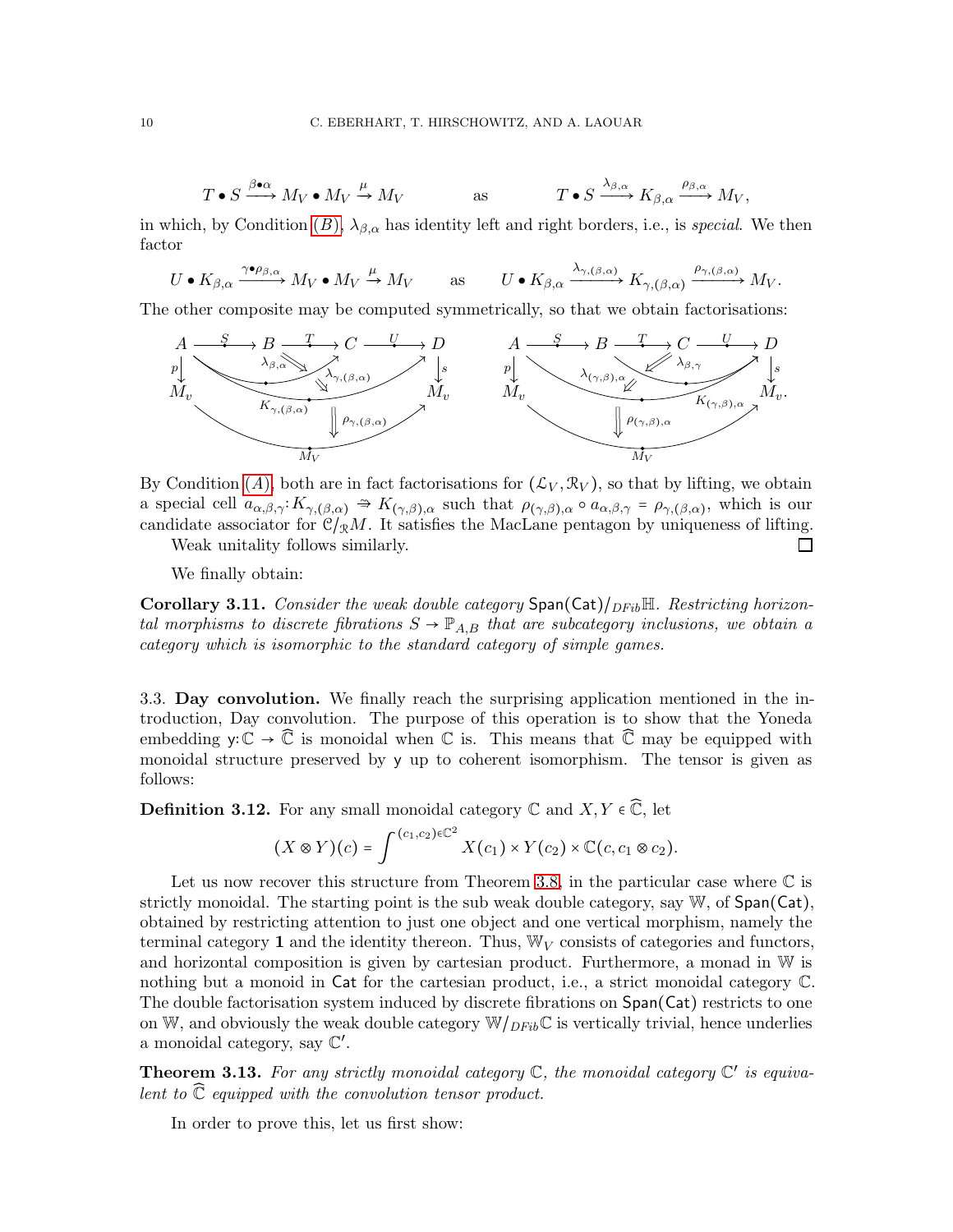<span id="page-10-1"></span>**Lemma 3.14.** Let  $f: A \rightarrow B$  be a functor. The discrete fibration  $\rho_f$  associated to f is determined up to isomorphism by

$$
\partial^{\star}(\rho_f)(b) \cong \int^{a \in A} B(b, f(a)),
$$

where  $\partial^*$ : DFi $b_B \to \widehat{B}$  is the standard equivalence between discrete fibrations and presheaves.

Proof. This is actually obvious by construction. In [\[15\]](#page-11-4), the dual case is actually treated, initial functors and discrete opfibrations. But up to this discrepancy,  $\partial^*(f)$  is precisely k in the proof of [\[15,](#page-11-4) Theorem 3], which would in our case be defined as the left Kan extension of  $A^{op} \to 1 \longrightarrow^{\text{I}}$  Set along  $f^{op}$ . By the well-known characterisation of left Kan extensions by coends, we readily obtain the desired formula.  $\Box$ 

*Proof of Theorem [3.13.](#page-9-0)* By construction, given two presheaves  $X, Y \in \mathbb{C}$  and transporting them to their corresponding discrete fibrations, say  $S:el(X) \to \mathbb{C}$  and  $T:el(Y) \to \mathbb{C}$ , their tensor product  $S\tilde{\bullet}T$  in  $\mathbb{C}'$  is the right factor of the composite

$$
el(X) \times el(Y) \xrightarrow{S \times T} \mathbb{C} \times \mathbb{C} \xrightarrow{\otimes} \mathbb{C}.
$$

By Lemma [3.14,](#page-10-1) the result has its corresponding presheaf defined up to isomorphism by

$$
\partial^*(S\tilde{\bullet}T)(c) \cong \int^{(a,b)\in el(X)\times el(Y)} \mathbb{C}(c,\otimes((S\times T)(a,b)))
$$
  
\n
$$
= \int^{(a,b)\in el(X)\times el(Y)} \mathbb{C}(c,S(a)\otimes T(b))
$$
  
\n
$$
\cong \int^{((c_1,x),(c_2,y))\in el(X)\times el(Y)} \mathbb{C}(c,c_1\otimes c_2)
$$
  
\n
$$
\cong \int^{c_1,c_2} X(c_1)\times Y(c_2)\times \mathbb{C}(c,c_1\otimes c_2), \text{as desired.}
$$

#### 4. Conclusion and perspectives

<span id="page-10-0"></span>We have designed an abstract slice construction over monads in weak double categories, which has as instances

- a weak double category of simple games and concurrent strategies,
- and the monoidal category of presheaves over any strict monoidal category.

We see at least two directions for future work. First, we should try to accomodate not only the weak double category structure of Mellies's construction, but also symmetric monoidal closedness. Melliès is also currently working on the construction of a linear exponential comonad [1] on his category of simple games and concurrent strategies. This will of course be a useful feature to incorporate to our framework. The second direction for future work is to generalise our contsruction to encompass Day convolution for non-strict monoidal categories. This will involve a 3-dimensional refinement of weak double categories.

# **REFERENCES**

[1] P. N. Benton, Gavin M. Bierman, Valeria de Paiva, and Martin Hyland. Linear lambda-calculus and categorial models revisited. In Egon Börger, Gerhard Jäger, Hans Kleine Büning, Simone Martini, and Michael M. Richter, editors, Computer Science Logic, 6th Workshop, CSL '92, Selected Papers, volume 702 of LNCS, pages 61–84. Springer, 1992. ISBN 3-540-56992-8. doi[:10.1007/3-540-56992-8](http://dx.doi.org/10.1007/3-540-56992-8_6) 6. URL [https://doi.org/10.1007/3-540-56992-8\\_6](https://doi.org/10.1007/3-540-56992-8_6).